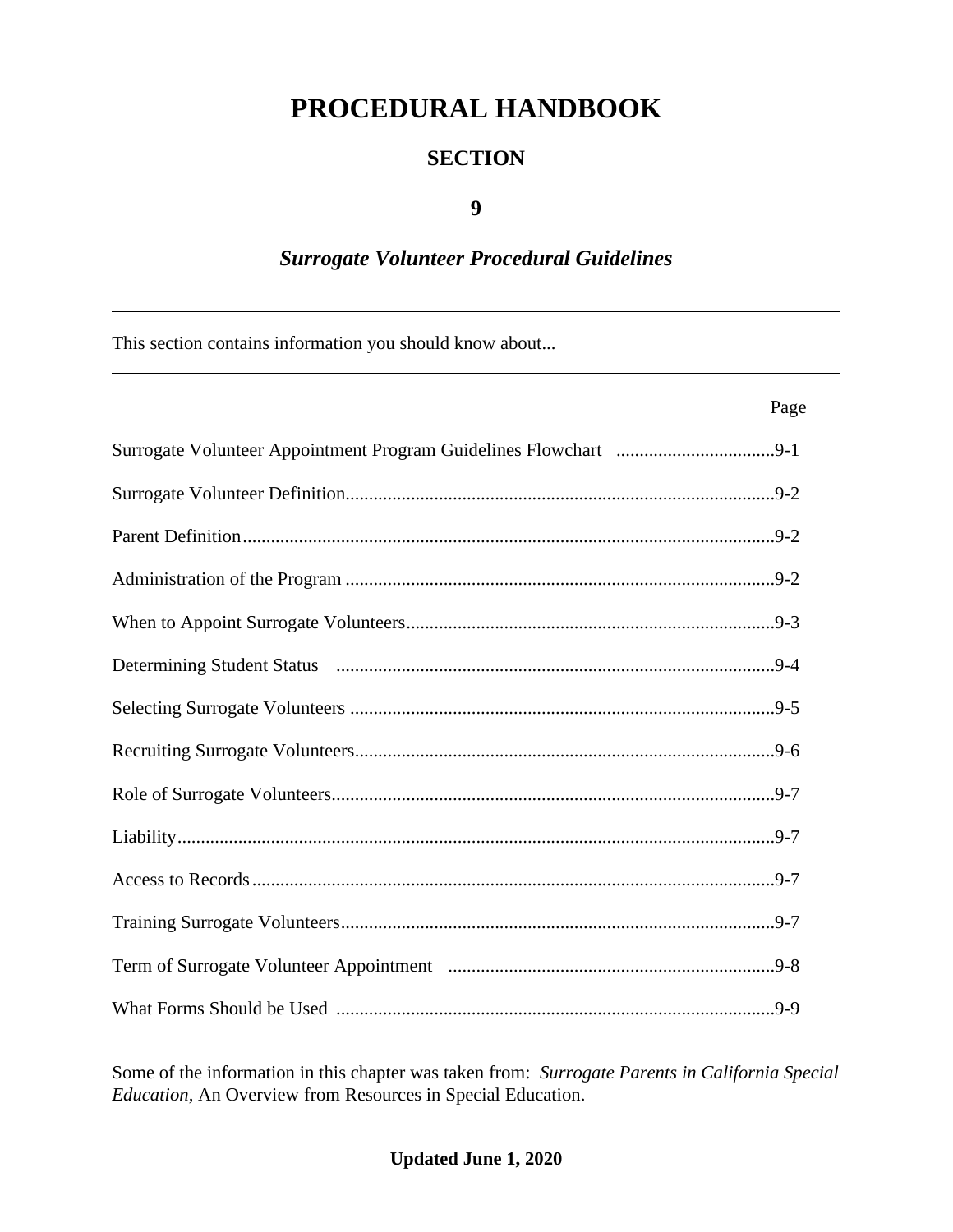## **SURROGATE VOLUNTEER APPOINTMENT PROGRAM GUIDELINES**

#### **Student Status**

- **Ward/Dependent**
- **Ordered placed outside home**
- **Existing IEP**
- **Referred or eligible for special education assessment**

**Placing agency notifies SBCSELPA of plan for placement and provides a copy of the IEP prior to consent for placement SBCSELPA notifies placing agency of availability of appropriate special education program before residential placement**

**Placing agency forwards to SBCSELPA:**

- **a) student educational information (IEP, 504, CUM records)**
- **b) documentation which names the child's legal educational representative if other than parent (legal documentation from state court)**

**Parents' rights not removed Parents' education rights removed District attempts to locate parents and no guardian ad litem or courtappointed educational representative**

**Parent contacted Parent not located No surrogate needed Surrogate appointed Surrogate appointed**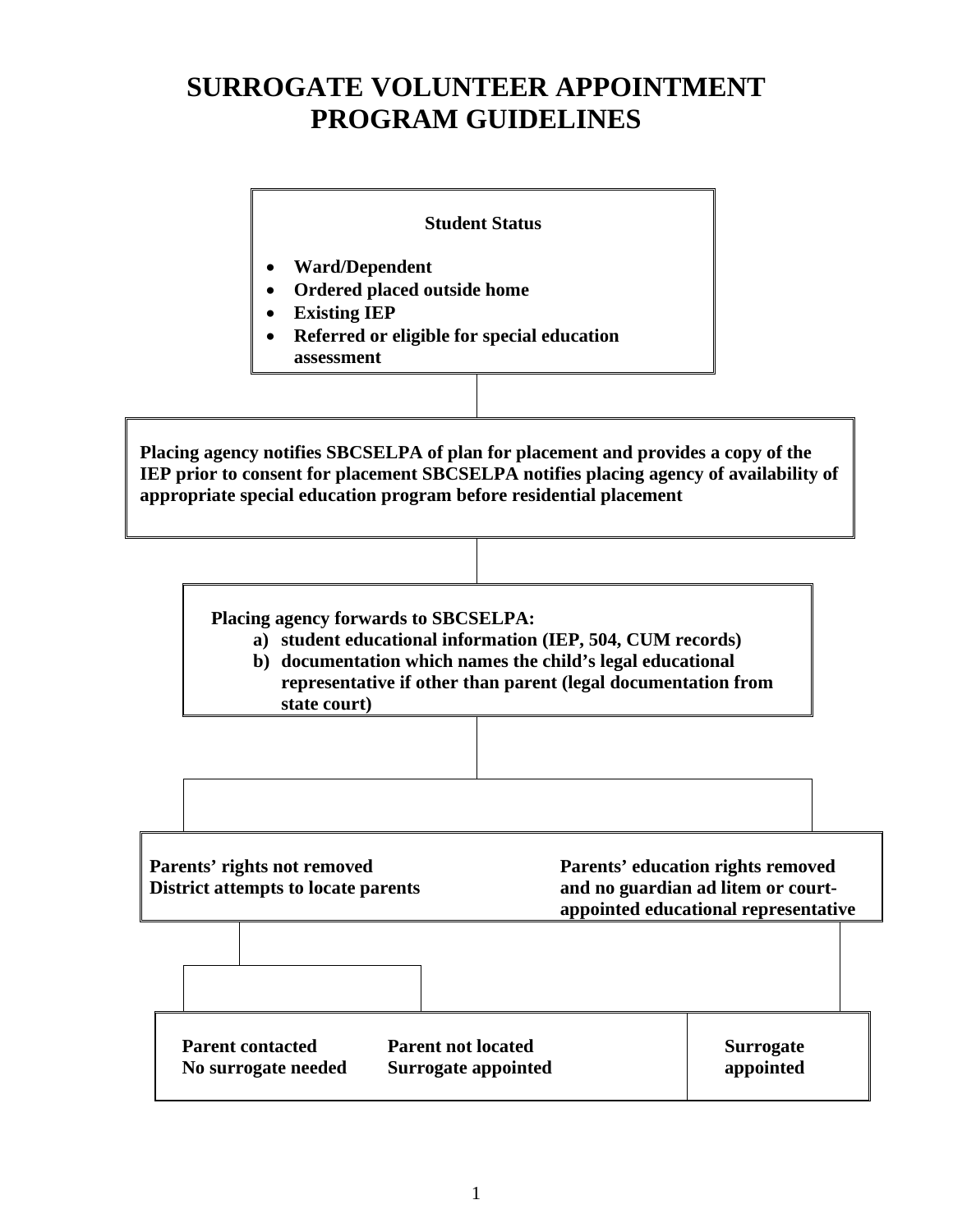### *SURROGATE VOLUNTEER DEFINITION*

#### *A SURROGATE VOLUNTEER IS DEFINED AS FOLLOWS:*

• An adult appointed by the district to represent a student whenever the student does not have parental representation and has been referred for, or is currently being served in, special education.

### *PARENT DEFINITION*

#### *A PARENT IS DEFINED AS THE FOLLOWING:*

- Any person having legal custody of a child.
- Any adult pupil for whom no guardian or conservator has been appointed.
- A person acting in the place of a natural or adoptive parent including a grandparent, stepparent or other relative with whom the child lives.
- A foster parent if the natural parents' authority to make educational decisions on the child's behalf has been specifically limited by court order, the foster parent has an ongoing, long-term parental relationship with the child, the foster parent is willing to make decisions required of parents regarding special education and the foster parent has no interest that would conflict with the interests of the child.
- Any person appointed as a Surrogate Volunteer*.*

Parent does not include the state or any political subdivision of government.

### *ADMINISTRATION OF THE PROGRAM*

#### *THE SBCSELPA WILL BE RESPONSIBLE FOR THE FOLLOWING ADMINISTRATIVE TASKS:*

- Developing a training program for surrogate volunteers.
- Issuing a SELPA, *Surrogate Volunteer Training Certificate* (SELPA23) to candidates who successfully complete the training and pass the Post Test
- Developing forms from advisement of State SELPA.
- Maintaining a master list of Surrogate Volunteers*.*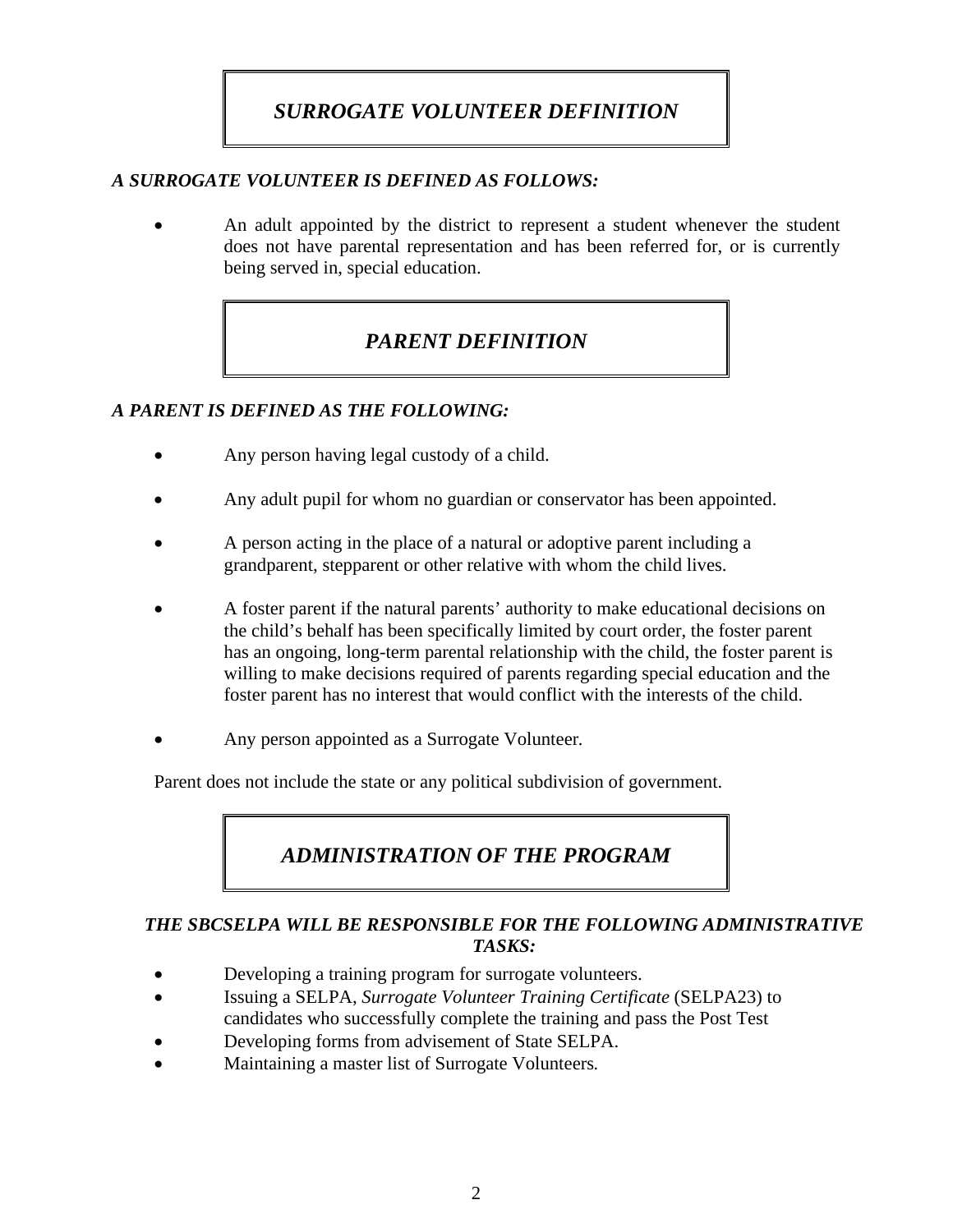#### *THE DISTRICTS WILL BE RESPONSIBLE FOR THE FOLLOWING ADMINISTRATIVE TASKS:*

- Notifying and asking placing agencies in the County to indicate the parent's location and educational rights status using SELPA form, *Notification of Placement of Individual with Exceptional Needs in Licensed Children's Institution or Foster Family Home* (SELPA20).
- Determining student status and assigning a Surrogate Volunteer when appropriate.
- Recruiting Surrogate Volunteers*.*
- Processing Information/Registration Forms for Surrogate Volunteers*.*
- Maintaining a record of the name of the surrogate volunteer assigned to each individual with disabilities who requires a surrogate.
- Monitoring performance of Surrogate Volunteers using SELPA form, *Surrogate Volunteer Evaluation* (SELPA25).

### **WHEN TO APPOINT SURROGATE VOLUNTEERS**

#### *SURROGATE VOLUNTEERS WILL BE APPOINTED UNDER THE FOLLOWING CIRCUMSTANCES:*

- Parent cannot be located or a court has removed the parent's educational rights to represent the child.
- If a student is a dependent or ward of the court, the specific information provided by the agency representative shall be deemed as documentation that the parental rights to make educational decisions have been removed or limited by the court.
- If parental education rights have been specifically removed by the court, the student shall be assigned a Surrogate Volunteers*,* unless the judge overseeing the child's care has appointed an individual to act as a surrogate parent and that individual meets the requirements to legally be a surrogate parent.
- If a student is a dependent or ward of the court, the specific information provided by the agency representative shall be deemed as documentation that the parental rights to make educational decisions have been removed or limited by the court.
- If parental education rights have been specifically removed by the court, the student shall be assigned a Surrogate Volunteer, unless the judge overseeing the child's care has appointed an individual to act as a surrogate parent and that individual meets the requirements to legally be a surrogate parent.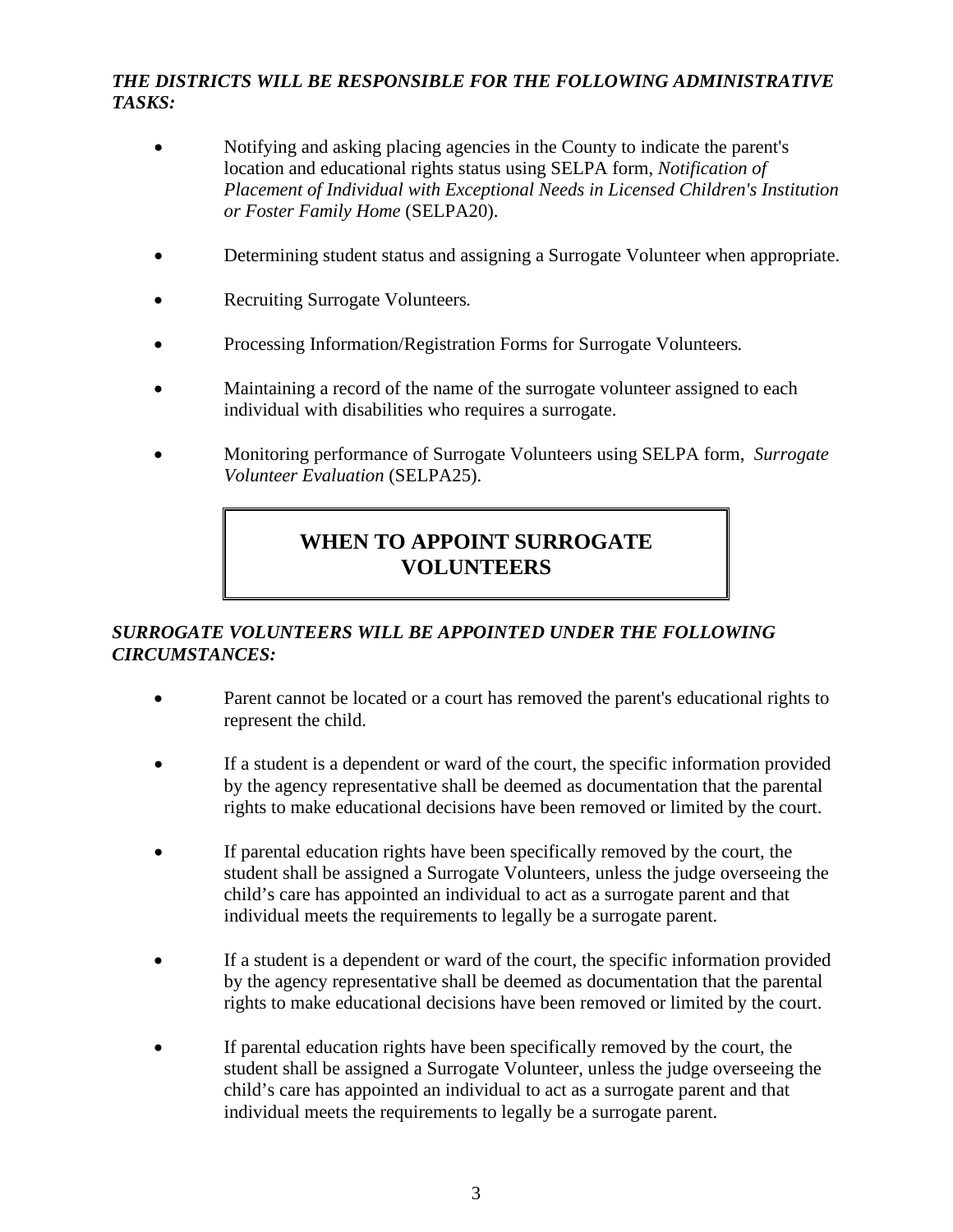- If one parent or legal guardian retains the right to make educational decisions on the student's behalf, and the parent or legal guardian is willing to represent the student, **no** Surrogate Volunteer will be assigned.
- **NOTE:** If reasonable efforts have resulted in a failure to locate the parent or to obtain parent status notification from the placing agency, an interim Surrogate Volunteer may be appointed. This may be necessary to facilitate timely IEP review and/or parent consent for special education assessment. Ongoing efforts to determine student status should, however, continue.

#### **IMPORTANT**

A local education agency shall make reasonable efforts to ensure the appointment of a surrogate parent not more than l30 days after there is a determination by the local education agency that a child needs a surrogate parent.

### **DETERMINING STUDENT STATUS**

The districts will be responsible for determining the student's status. The basis for making a decision to appoint Surrogate Volunteers will be determined by the absence of any adult who has the officially recognized right to be the educational representative of that child.

Each district should attempt to locate parents of students who retain education rights*.* In the event that they cannot be located, a **reasonable search** will be deemed to have been conducted when the district has sent one letter to last known address and has made one follow-up phone call.

Status of students already enrolled will be determined by the program operator. "New" incoming student's status will be determined by the district of residence.

The following steps are recommended for determining student status*:*

Class lists can be used to identify the following 4 groups of students who **do not** require surrogate volunteers:

- 1. All special education students who reside with parent.
- 2. All special education students who have a parent or guardian.
- 3. All voluntary placements where parent retains educational rights.
- 4. All non-conserved students who are 18 years or older. (If conserved, conservator may have been given rights, as specified by the court.)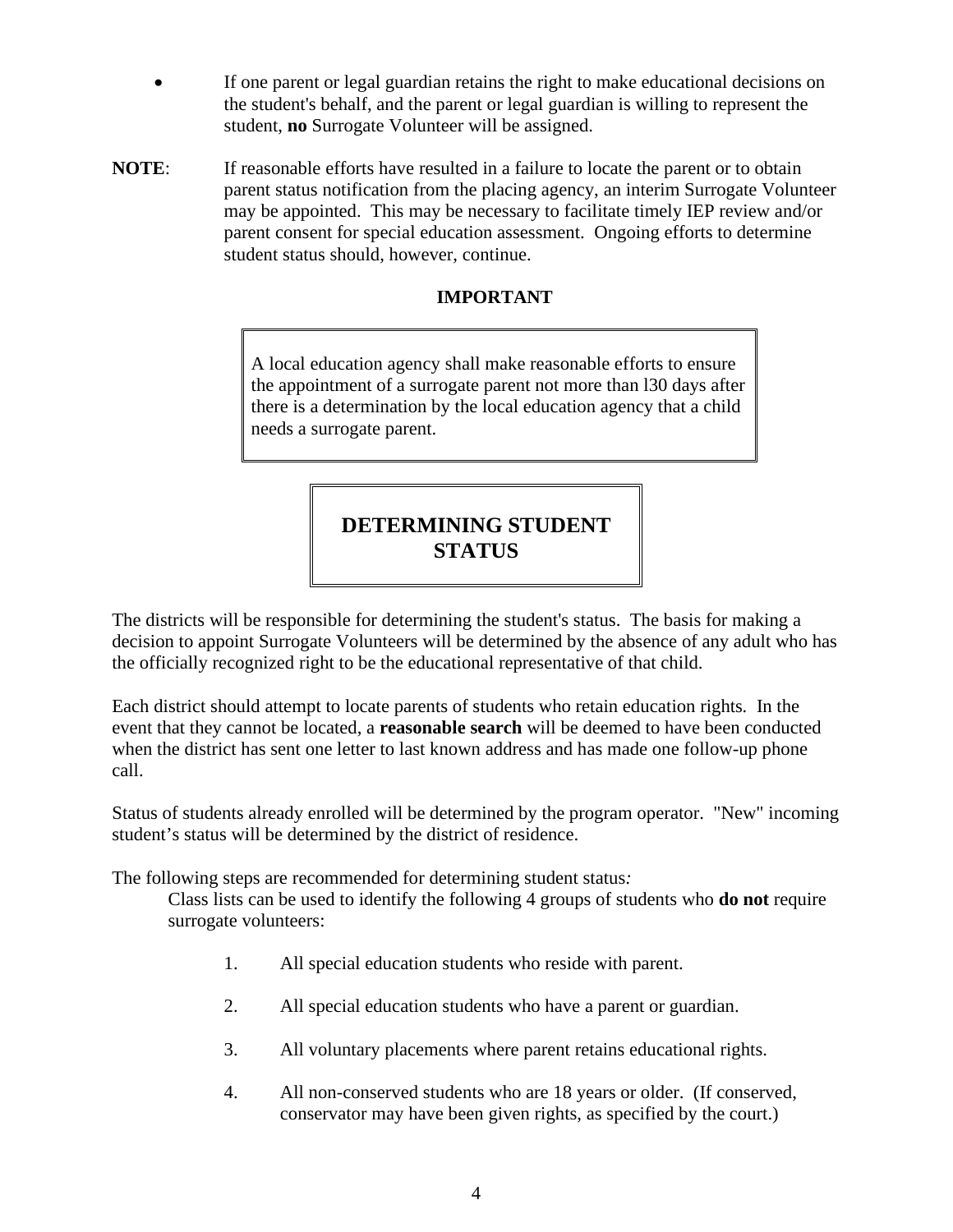Records of the special education students who do not fall within the above categories should be further analyzed to determine the need for surrogate volunteer appointment. Information that needs to be addressed is parent name, date of birth, residential placement, and dependency status, status of parent educational rights and location of parent. If new student records are incomplete*,* the placing agency should be notified that the student could not be placed in an educational program until the following information has been received:

Copy of current IEP

Designation of status of parents

Identity of the individual responsible for representing the educational interests of the child.

The placing agency should also be requested to provide copies of current psychological and other pertinent assessment reports, if available.

The placing agency is responsible for notifying the SBCSELPA prior to placing a school-age child with exceptional needs in a Licensed Children's Institution or Foster Family Home within the Special Education Local Plan Area. This step is to take place prior to placement in order to determine whether the requirements in the written IEP can be met.

### **SELECTING SURROGATE VOLUNTEERS**

Persons selected as surrogate volunteers *shall:* 

- 1. Show that they do not have any conflict of interest. Districts should consider the following factors when determining if there is a conflict of interest*:*
	- Is the person employed by a district or any public agency involved in the education or care of the child?
	- Does the person hold a position that might restrict or bias his/her ability to represent the child's educational needs?
	- Does the person hold a position that might subject his/her to administrative influence or reprimand for acting as the child's educational representative?
	- Does the person have interests that might restrict or bias his or her ability to advocate for all of the services required to ensure a free appropriate public education for an individual with exceptional needs?
- 2. Have knowledge and skills that ensure adequate representation of the child;
- 3. Not be an employee of a public or private agency involved in the education or care of the child.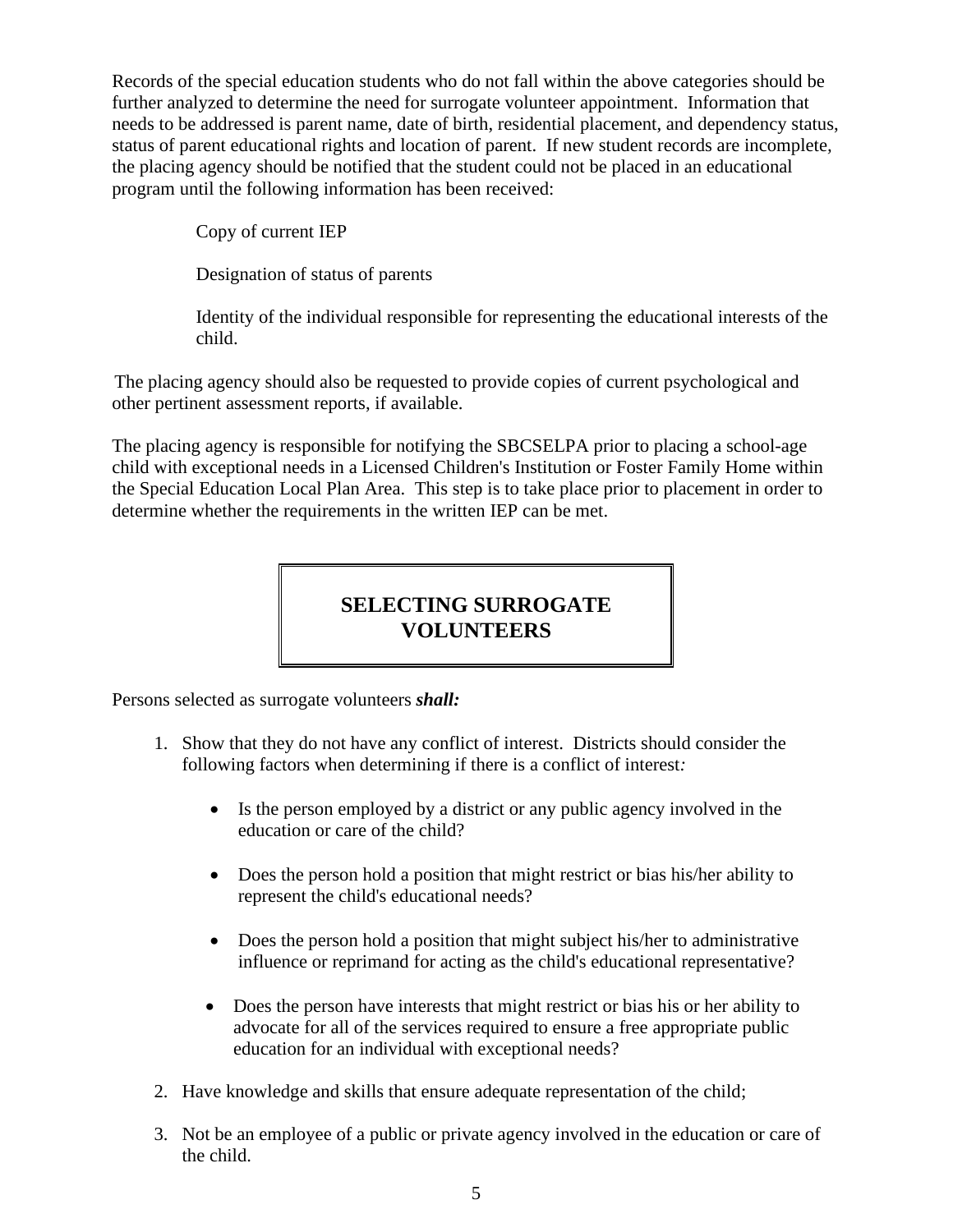Social workers, probation officers, employees of any public agencies or group homes and LCI's may not act as Surrogate Volunteers if they are employed by an agency involved in the education or care of the child. Foster parents may be surrogate volunteers if there is not a conflict of interest. Districts can use the SELPA form, *Educational Representative (Surrogate Volunteer) Information/Registration* (SELPA33), in the forms section of this chapter to assist in making a determination if there is a conflict of interest.

As far as practical, a surrogate parent should be culturally sensitive to his or her assigned child.

When appointing a Surrogate Volunteer the district shall, as a first preference, select a relative caretaker, foster parent or court appointed special advocate, if any of these individuals exist and is willing and able to serve. If the child is moved from the home of the relative caretaker or foster parent who has been appointed as a surrogate parent, the local education agency shall appoint another surrogate parent if a new appointment is necessary to ensure adequate representation of the child.

### **RECRUITING SURROGATE VOLUNTEERS**

Each district will recruit its own Surrogate Volunteers based on certification and recommendation by SBCSELPA. The district administrator will send a list of potential Surrogate Volunteers to the SBCSELPA*.* The SBCSELPA will maintain an updated master list of trained or potential Surrogate Volunteers. Surrogate Volunteers essentially belong to the district that did the recruiting. Use of a Surrogate Volunteers by another district will occur only by mutual agreement of both district administrators.

The following resources are recommended for locating potential Surrogate Volunteers*:*

- Local school parent associations
- Community Advisory Committee (CAC)
- Retired Teachers Associations
- Rotary, Lions, Kiwanis
- Big Brother, Big Sisters, Foster Grandparents
- American Association of University Women (AAUW)
- University graduate students
- Parents/foster parents of other special education students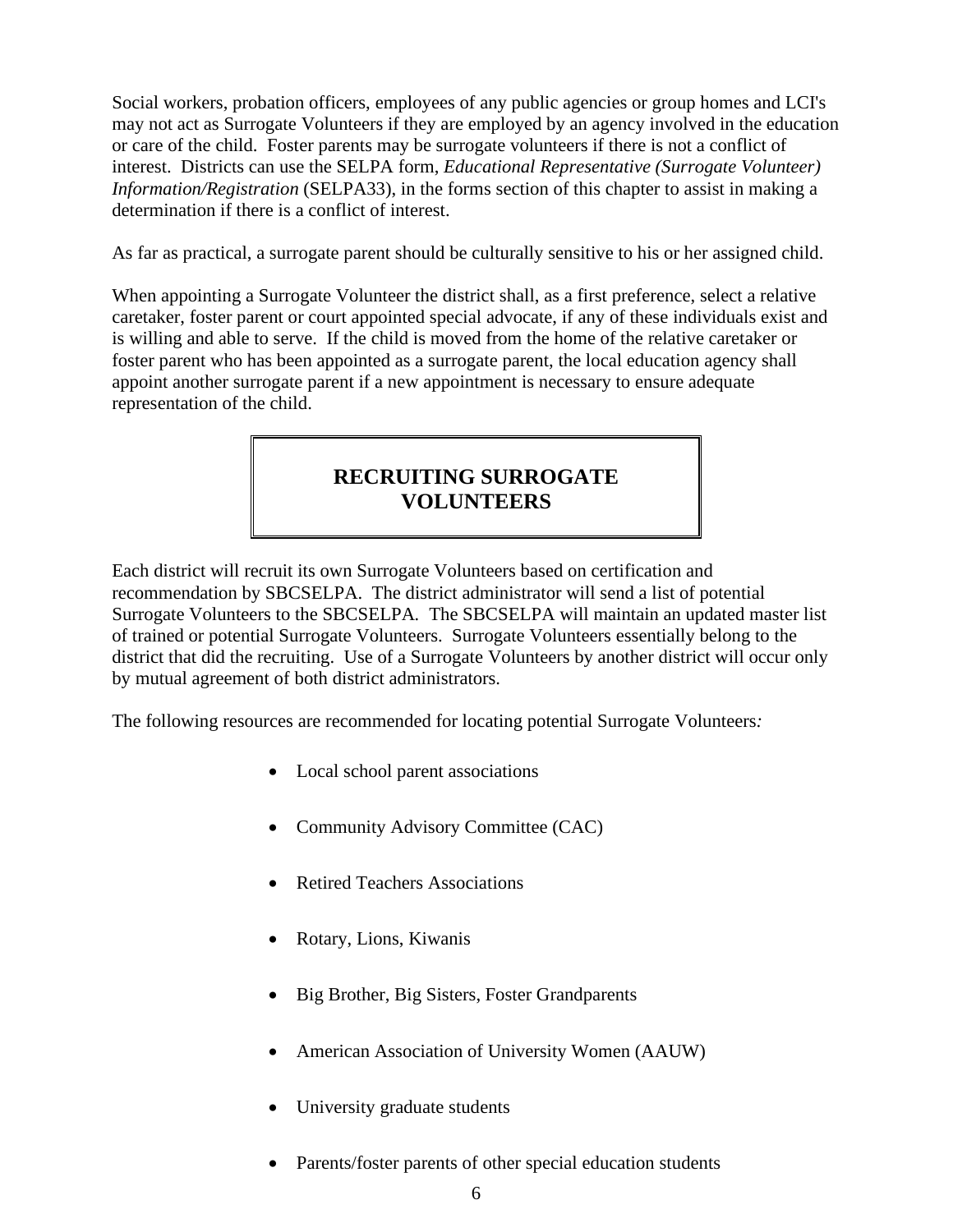## **ROLE OF SURROGATE VOLUNTEERS**

The surrogate parent may represent the child in matters relating to special education and related services, including the identification, assessment, instructional planning and development, educational placement and revising the IEP, and in all other matters relating to the provision of free appropriate public education of the child. This representation includes providing written consent to the IEP including non-emergency medical services, AB 3632/2726 mental health services and occupational or physical therapy services provided through California Children Services.

The surrogate parent is required to meet with the child at least one time. He/she may also meet with the child on additional occasions, attend the child's IEP Team meetings, review the child's educational records, consult with persons involved in the child's education and sign any consent relating to IEP purposes.

The surrogate parent shall comply with all federal and state laws pertaining to confidentiality of student records and shall use discretion in any necessary sharing of information with appropriate individuals for the purpose of furthering the interests of the child.



Surrogate Volunteers are held harmless when acting in their official capacity except in acts or omissions found to have been wanton, reckless, or malicious (Government Code 7579.5(l)

#### **ACCESS TO RECORDS**

The Surrogate Volunteers will be able to review the student's education records at the school or district. They will be given a copy of the student's current IEP. At the end of their term, the district will request that all copies of IEPs be returned to the IEP chairperson.

### **TRAINING SURROGATE VOLUNTEERS**

The Santa Barbara County SELPA will conduct training and ongoing consultation with potential Surrogate Volunteers in the following areas:

- Surrogate Parent Law
- Cultural Sensitivity
- **IEP** process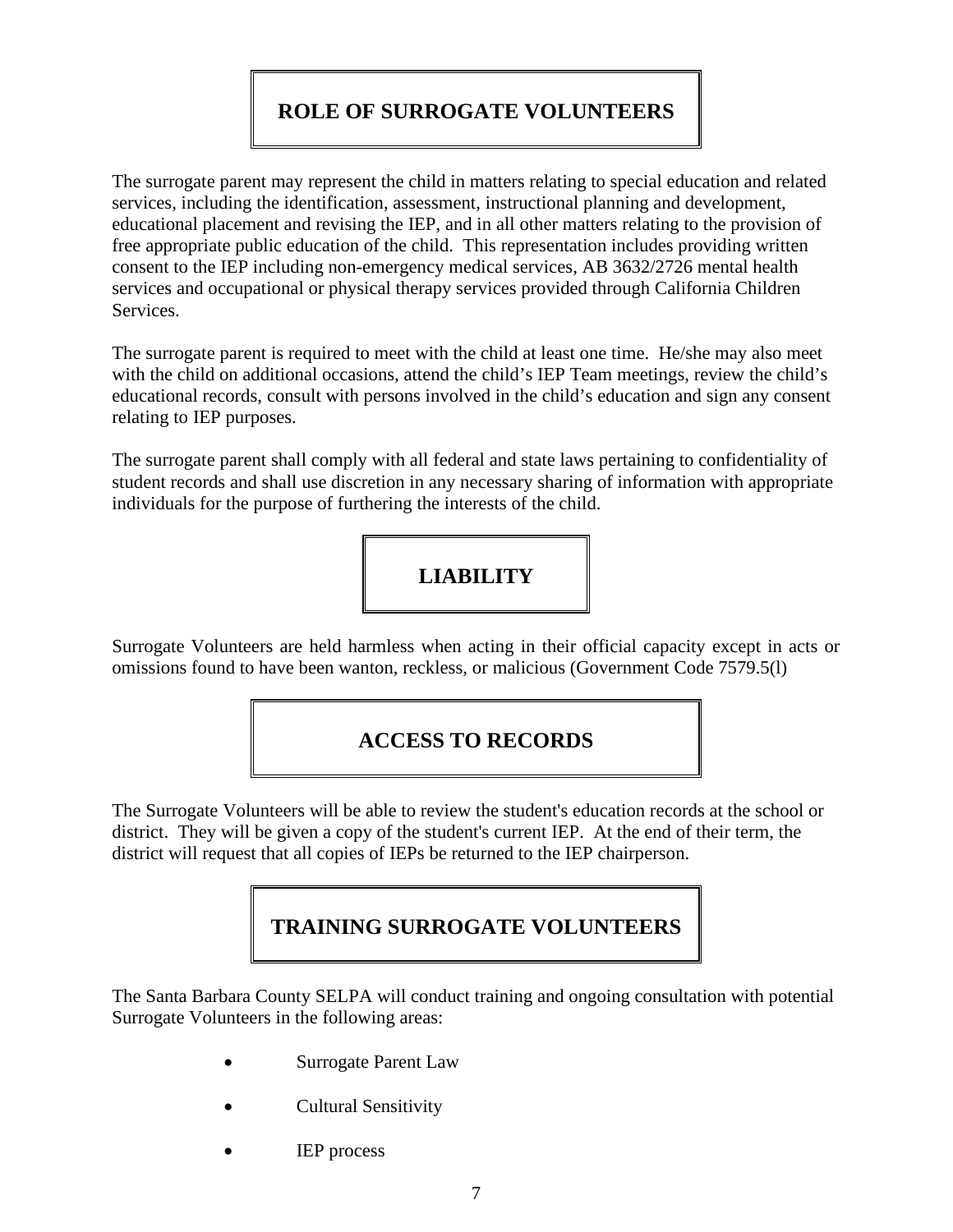- Team Process/Team Building
- Procedural Safeguards
- **Surrogate Volunteer Evaluation**

A SELPA, Surrogate *Volunteer Training Certificate* (SELPA23), will be issued to persons who successfully pass the SELPA *Surrogate Volunteer Post Test* (SELPA26). (See forms section of this chapter for sample certificate and Post Test)

### **TERM OF SURROGATE VOLUNTEER APPOINTMENT**

A Surrogate Volunteer's term of appointment will be for one academic year or if applicable until the end of the extended school year session. The district will be responsible for monitoring the Surrogate Volunteers and determining if the term of appointment should be renewed. A Surrogate Volunteer's appointment will be automatically terminated at the end of each school year or for any of the following reasons:

- Conflict of interest.
- Student is no longer eligible for special education.
- Another responsible adult is appointed to make educational decisions for the student.
- Surrogate Volunteer does not perform duties adequately, as per the SELPA form, *Surrogate Volunteer Evaluation* (SELPA25)*.*
- Parent is located and/or
- The student reaches the age of 18 unless the student is deemed by a court to be incompetent.

If the student reaches age 18 and the student chooses not to make educational decisions for himself or herself, the surrogate may continue to act on the student's behalf.

Any parent or guardian who maintains the right to make educational decisions for his or her child may designate another adult to represent the interests of the child for purposes of educational and related services. In such cases, the SELPA form, *Appointment of Educational Representative* (SELPA22), should be used.